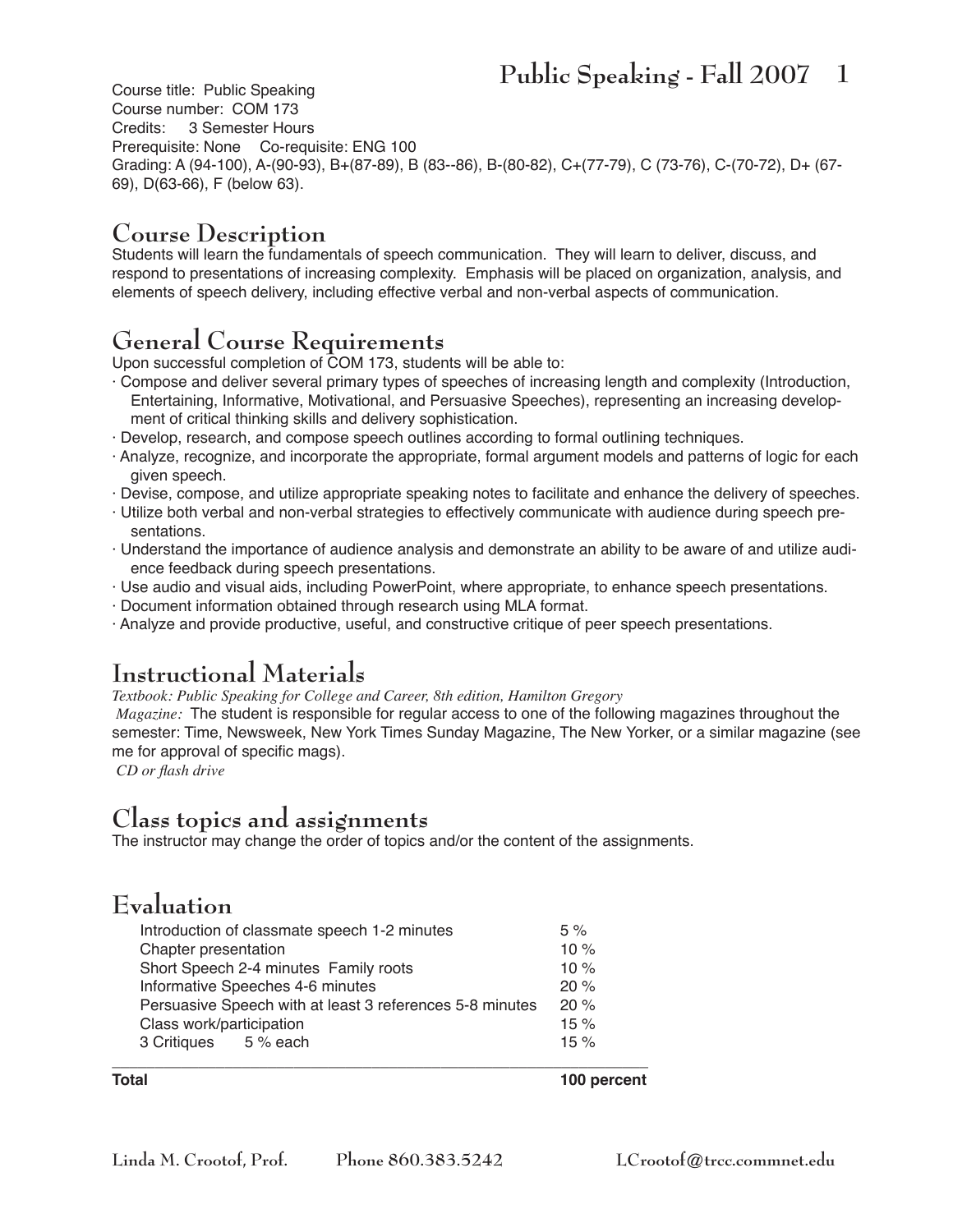## **Speech and Class Requirements:**

1. All speeches will use Powerpoint with at least one image

- 2. All speeches in a category are due the first day for everyone.
- 3. All chapter presentations are due on the date assigned

4. Students who do not present on the date assigned will have 5 points deducted from their speech or chapter grade for each class the speech is delayed.

5. Students with 2 or fewer absences will have 5 extra points added to their semester average.

6. Students with a major crisis (death in family, hospitalization, serious illness) can request a postponement of speech date, but they must do so by email or telephone before the time of the speech.

7. If classes are cancelled, whatever is scheduled on the cancellation date will be schedled for the next class in additon to whatever is scheduled for the next class.

8. No extra credit or make-up work for missed classwork will be assigned.

9. All speeches and chapter presentations that are not given within the specified time period will be postponed until last day of class and the week of finals.

10. All students giving a speech during the last day of class and finals week will be required to attend class during all 3 days.

11. Students must maintain an email address which they have placed in their student info part of their student record online.

## **Plagiarism:**

Plagiarism is a violation of academic honesty. It occurs when you take credit for someone else's work (words) and submit it as your own, either intentionally or through incomplete documentation of sources. Any plagiarized work in a speech will result in an F for the semester.

### **College Withdrawal Policy**

A student who finds it necessary to discontinue a course once class has met must provide written notice to the Registrar. Withdrawal forms are available at the Registrar's office. Nonpunitive "W" grades are assigned to any withdrawal requested before the various unrestricted withdrawal deadlines listed in the calendars published in front of each session's course listings. Withdrawal requests received after these deadlines must bear instructor signatures indicating the student was maintaining at least a C- average at the time of withdrawal. No withdrawals are permitted after the last class preceding the final exam.

## **Disabled Students and Learning Disabilities Support**

If you are a student with a disability and believe you will need accommodations for this class, it is your responsibility to contact the Disabilities Counseling Services at 383-5240. To avoid any delay in the receipt of accommodations, you should contact the counselor as soon as possible. Please note that I cannot provide accommodations based upon disability until I have received an accommodation letter from the Disabilities Counselor. Your cooperation is appreciated.

# **Cellular phones and beepers**

Cellular phones and beepers are allowed in class only if they are turned off or turned to a silent mode. Under no circumstances are phones to be answered in class. When there are extenuating circumstances that require that a student be available by phone or beeper, the student should speak to the instructor prior to class, so that together they can arrive at an agreement.

### **E-mail**

Students are encouraged to use e-mail to communicate with me. When you compose your message, be sure to use a relevant word for the Subject. Do **not** use Hello, Hi, It's Me or similar terms. Because these are used by spammers and virus messages, I delete them without opening them.